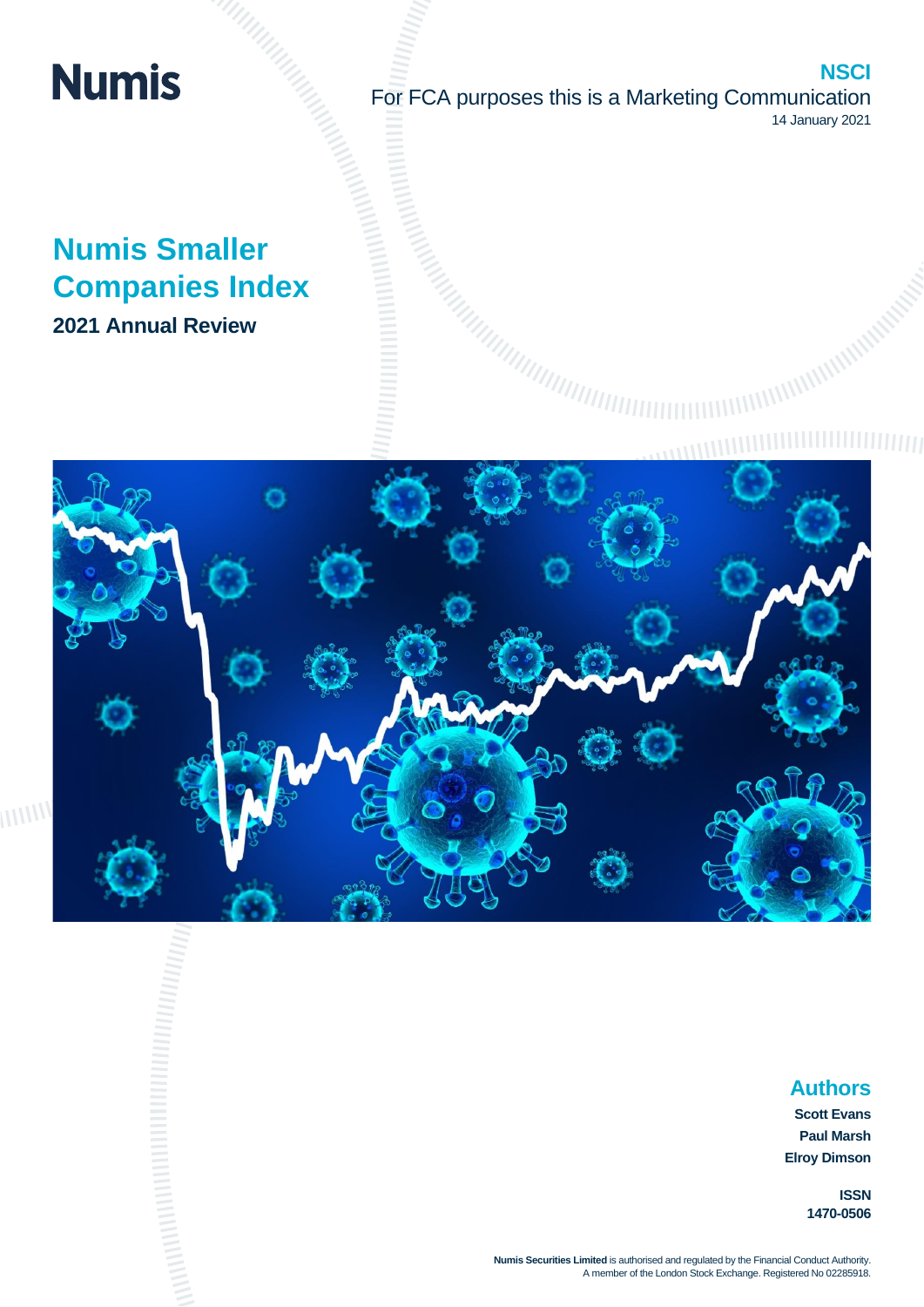**Numis** 

**long-run history**

## **Quick Guide to the Numis Smaller Companies Index**

**The NSCI is produced by Scott Evans and Paul Marsh of London Business School**

The Numis indices were launched at the start of 1987. They have been published continuously for 34 years and also have a 32-year back-history to 1955. Since their launch, they have provided the definitive benchmark for monitoring the performance of smaller UK companies. With the introduction of the Numis Large Cap index in 2020, the Numis family of indices now covers all UK stocks listed on both the LSE main market and AIM. Numis index data and related research is distributed by Numis.

The main version of the NSCI covers the bottom tenth by value of the main UK equity market. It has been calculated on a consistent basis for 66 years. The NSC plus AIM index adds in AIM stocks that meet the NSCI size limit. The NSCI ex-investment companies (XIC) screens out investment instruments. In addition, the NSC 1000 index targets the bottom 2% of the UK market, on an XIC basis. The Numis Mid Cap covers the bottom 20% by value of the main UK equity market, excluding the bottom 5%. The Numis Large Cap index covers the top 80% by market value of the main UK equity market. The Numis Alternative Markets Index includes all companies listed on qualifying UK alternative markets. Currently only AIM qualifies.

Over 2020, the total returns on the Numis indices were as follows (performance relative to the FTSE All-Share in brackets): NSCI, 1.1% (+10.9%); NSCI XIC, −4.3% (+5.5%); NSC 1000, 3.6% (+13.4%); Numis Mid Cap, −5.7% (+4.2%); Numis Large Cap, −10.8% (−0.5%); Numis Alternative markets index, 19.3% (+29.2%).

Over the last 66 years, from 1955–2020, the NSCI gave an annualised return of 14.6%, which is 3.4% above the FTSE All-Share; the NSCI XIC returned an annualised 14.7%, and the NSC 1000 gave an annualised return of 16.1%, 4.9% above the FTSE All-Share.

At the start of 2021, the number of constituent companies in the indices are: NSCI, 680 (334 XIC); NSC plus AIM, 1,483 ; NSC 1000, 529; Numis Mid Cap. 213; Numis Large Cap, 115; Numis Alternative Markets index, 818. At the end-2020 rebalancing, the largest NSCI constituent had a value of £1,500 million; the largest NSC 1000 company was worth £608 million; the Numis Mid Cap included all companies between £765 million and £3,731 million, while the Numis Large Cap included all companies larger than £3,731 million.

The NSCI has a significant weighting in industrials, financials, consumer services and investment instruments, which together comprise over 80% of the NSCI and over 85% of the NSC 1000. In relative terms, the NSCI and NSC 1000 are heavy in industrials, technology, and investment instruments. They are light in oil and gas, basic materials consumer goods, health care, utilities and financials (excluding investment companies).

Individual index constituents have volatile share prices. However, a diversified portfolio of NSCI constituents has historically had similar variability to the FTSE All-Share. Volatility rose across the market in 2020, but it increased more for small-caps. Smaller company returns are imperfectly correlated with larger company returns, and risk is reduced by diversifying across both segments of the market.

At the start of 2021, the dividend yield on the NSCI was 2.09% (XIC, 1.49%) and the P/E multiple, ex-loss makers, was 14.24 (XIC, 10.83). The dividend yield on the NSC 1000 was 2.45% (XIC, 1.39%) and the P/E ratio was 14.89 (XIC, 10.38).

This year's Review looks at some of the surprises and challenges that the global pandemic brought to bear on the UK equity market. This includes dividend cuts, fund raising, the failure of factor investing, the performance of AIM and of investment companies and how UK small- and large caps performed in an international context.

**The definitive benchmarks with a** 

**The Numis index family**

**Performance in 2020**

**Long-run performance**

**Index composition for 2021**

**Industry weightings**

**Volatility and diversification**

**Ratings and investment style**

**New topics in this year's Review**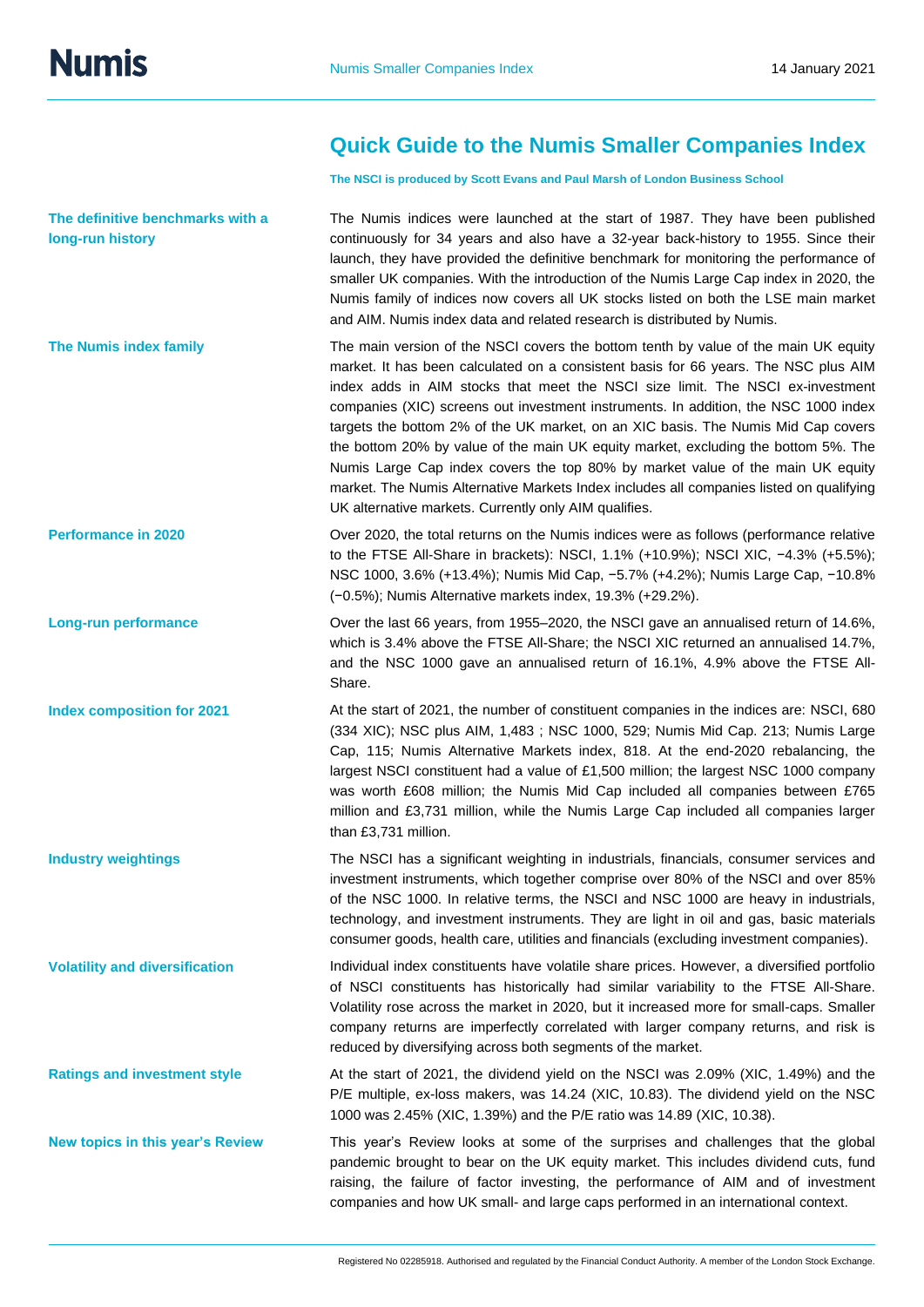## **Contents**

Quick Guide to the Numis Smaller Companies Index

|                                                                                    | -ii |  |  |  |  |
|------------------------------------------------------------------------------------|-----|--|--|--|--|
|                                                                                    |     |  |  |  |  |
| Small- and large-cap performance in an international context ___________________ 2 |     |  |  |  |  |
| Reaction to dividends cuts in abnormal times ___________________________________ 4 |     |  |  |  |  |
|                                                                                    |     |  |  |  |  |
|                                                                                    |     |  |  |  |  |
|                                                                                    |     |  |  |  |  |
|                                                                                    |     |  |  |  |  |
|                                                                                    |     |  |  |  |  |
|                                                                                    |     |  |  |  |  |
|                                                                                    |     |  |  |  |  |
|                                                                                    |     |  |  |  |  |
|                                                                                    |     |  |  |  |  |
| $\bullet$                                                                          |     |  |  |  |  |
|                                                                                    |     |  |  |  |  |
| 3. The 2021 Numis indices 28                                                       |     |  |  |  |  |
|                                                                                    |     |  |  |  |  |
|                                                                                    |     |  |  |  |  |
|                                                                                    |     |  |  |  |  |
|                                                                                    |     |  |  |  |  |
|                                                                                    |     |  |  |  |  |
|                                                                                    |     |  |  |  |  |
|                                                                                    |     |  |  |  |  |
|                                                                                    |     |  |  |  |  |
|                                                                                    |     |  |  |  |  |
|                                                                                    |     |  |  |  |  |
| $\bullet$                                                                          |     |  |  |  |  |
|                                                                                    |     |  |  |  |  |
| Earnings 64                                                                        |     |  |  |  |  |
|                                                                                    |     |  |  |  |  |
|                                                                                    |     |  |  |  |  |
|                                                                                    |     |  |  |  |  |
|                                                                                    |     |  |  |  |  |
|                                                                                    |     |  |  |  |  |
|                                                                                    |     |  |  |  |  |
|                                                                                    |     |  |  |  |  |
|                                                                                    |     |  |  |  |  |
|                                                                                    |     |  |  |  |  |
|                                                                                    |     |  |  |  |  |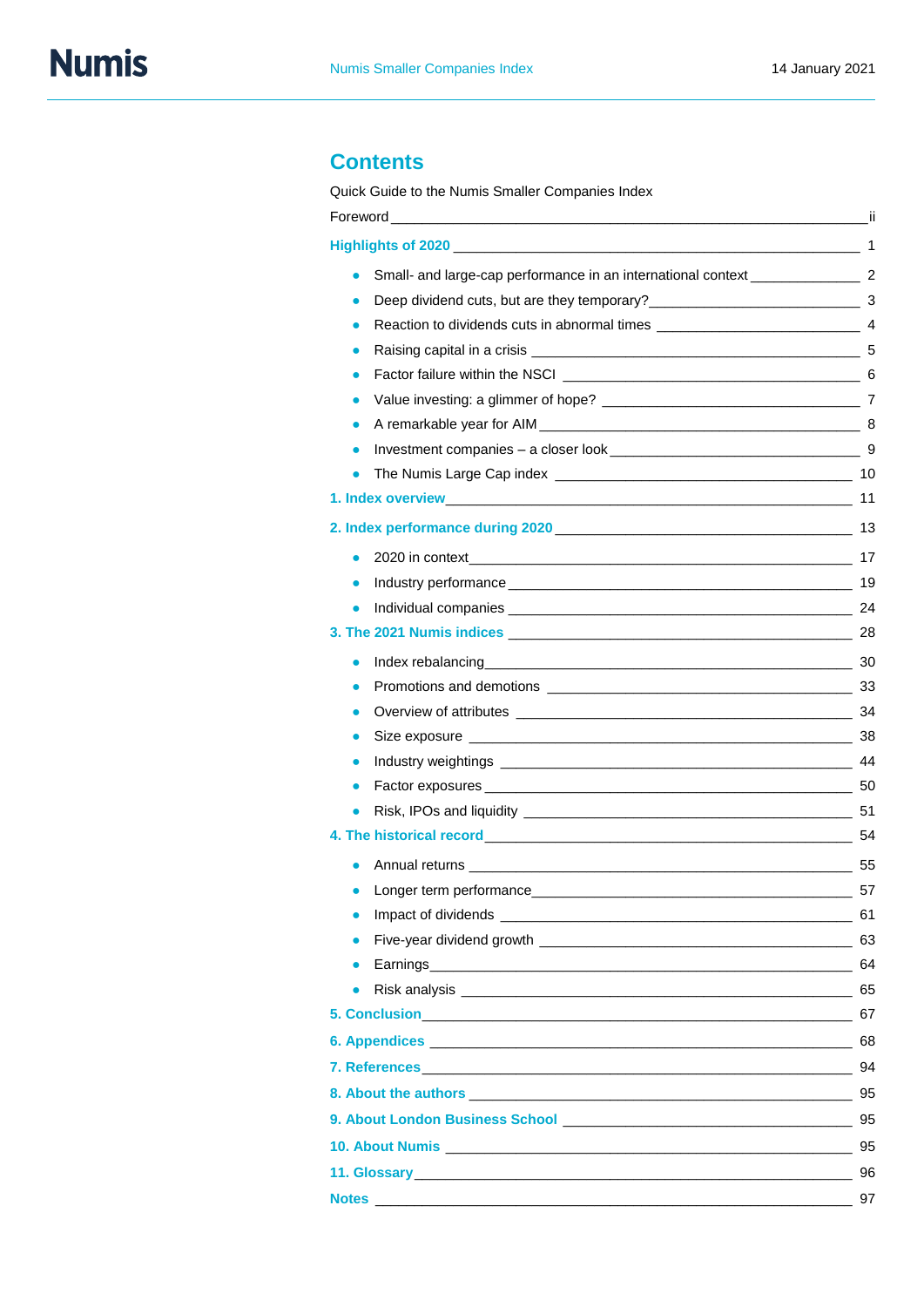### **Foreword**

#### **by the Head of Research, Numis**

It is with great pleasure that for the ninth year Numis publishes the Annual Review of the Numis Smaller Companies Index. Over the last 34 years, the index has been produced by Professor Elroy Dimson and Professor Paul Marsh of London Business School, with Scott Evans taking over Elroy Dimson's role from 2016. Over the years, through their production of the Index and their associated research on smaller companies, the Numis index team have had a major impact on the practicalities of investing in smaller and midsized companies in the UK.

During their careers at London Business School, and through their widely cited book, Triumph of the Optimists, and other publications, Elroy and Paul have made a profound contribution to investment research. As part of the original design team for the FTSE 100 Index, as well as their creation of the NSCI, they have also had a central role in the design of stock market indices in this country and around the world. Scott Evans brings to the team a deep knowledge of UK small-caps gained from over 20 years of working at a senior level in investment banking, together with his extensive experience as an academic and researcher.

The Numis Smaller Companies Index is a central part of the extensive range of research services that Numis provides to investors as well as to corporate clients. With a back history that now covers 66 years since 1955, the NSCI provides a remarkable opportunity to set contemporary issues in a truly long-term context. It enables investors to take a strategic view on today's markets that is based on evidence that is comprehensive and authoritative, and underpinned by research of the highest quality.

2020 saw the launch of the Numis Large Cap index which targets the top of 80% of the UK equity market by value. It completes the family of size-based indices and together with Numis Alternative Markets index provides complete coverage of UK companies listed on the London Stock Exchange.

The Numis family of company indices provides the definitive measure of the performance of low, mid and large capitalisation companies. The indices are a unique research resource for the serious investor in smaller companies and the UK equity market given their consistent definition and the length of the index history. We congratulate the authors on completion of this detailed and comprehensive study. It contains many insights that will help you as an investor. Please do not hesitate to contact Numis if you would like to follow up on the ideas presented in this volume.

> **Will Wallis** Head of Research, Numis Securities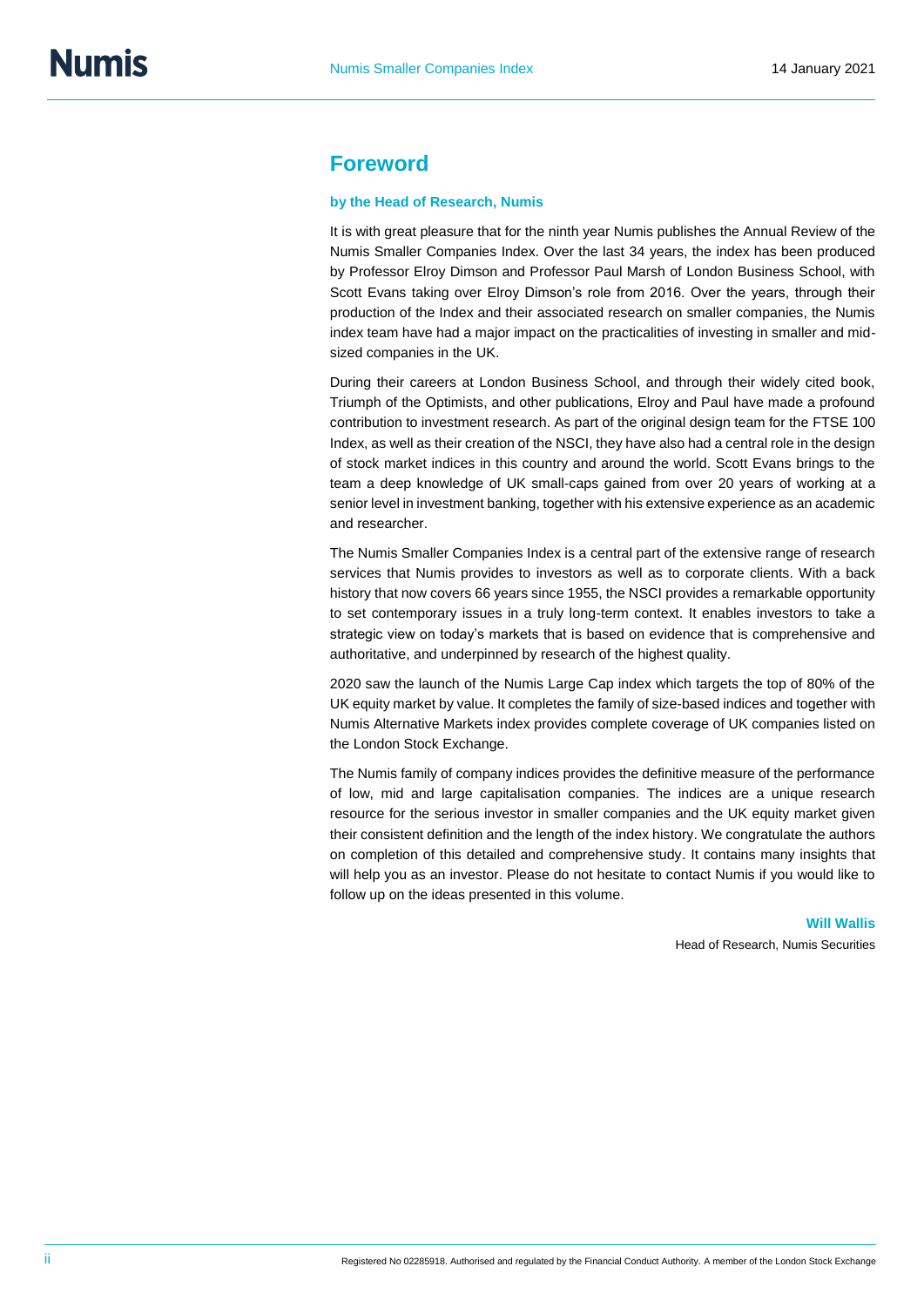**Positive return, despite everything**

**Small caps beat the new Numis Large Cap by 11.4%**

**NSCI XIC was 5.5% ahead of the FTSE All-Share**

**AIM was the star of the year**

**UK investment companies had a good year**

**Dividend cuts and capital raises**

**Looking forward**

## **Highlights of 2020**

#### **by Scott Evans and Paul Marsh**

A global pandemic accompanied by nationwide lockdowns and a ballooning of the national debt brought one of the most turbulent and volatile years in living memory. It was not the ideal back-drop for equity investors, nor an obvious environment for small-cap outperformance. It is therefore something of a surprise to report that despite the sell-off in Q1 of 2020, small-caps, measured by the NSCI ended the year up by 1.1%.

2020 saw the introduction of the Numis Large Cap index. This covers the top 80% by value of the main UK market, currently comprising the largest 115 UK companies. We describe it more fully later. The NSCI's modest return looks much better against last year's −10.3% return from the Numis Large Cap, showing the NSCI beat large-caps by 11.4%.

The chart below shows the performance in 2020 of the Numis indices relative to the UK market as measured by the FTSE All-Share. This is a relative chart, so the performance of the All-Share plots as a horizontal line. The NSCI beat the FTSE All-Share by 10.9%, while the Numis Large Cap underperformed by −0.5%. The Numis Mid Cap return was −0.1% relative to the All-Share. The most widely used benchmark for small-cap performance, the NSCI (ex-investment companies) beat the FTSE All-Share by 5.5%.

AIM stocks enjoyed outstanding performance in 2020. As we discuss later in this review, the outperformance of the Numis Alternatives Markets index was not limited to the very largest AIM stocks, but was more widespread. The result was an absolute return of 19.3%, outperforming the NSCI by 18.2% and the FTSE All-Share by an impressive 29.2%.

The chart below reveals a large disparity between the versions of the NSCI that include and exclude investment companies. A difference of this magnitude is highly unusual, and we investigate the reasons for this later in this report.

Dividend cuts and capital issuance were also events that make 2020 stand apart from recent years. For small- and large-caps alike, the number of companies cutting dividends and raising equity was the highest since the period following the global financial crisis.

As we enter 2021, we very much hope that it will be another unforgettable year, but for very different reasons than 2020.

#### **Figure 1. Performance of Numis indices in 2020 relative to the FTSE All-Share**



*Source: Scott Evans and Paul Marsh, Numis, FTSE Russelll*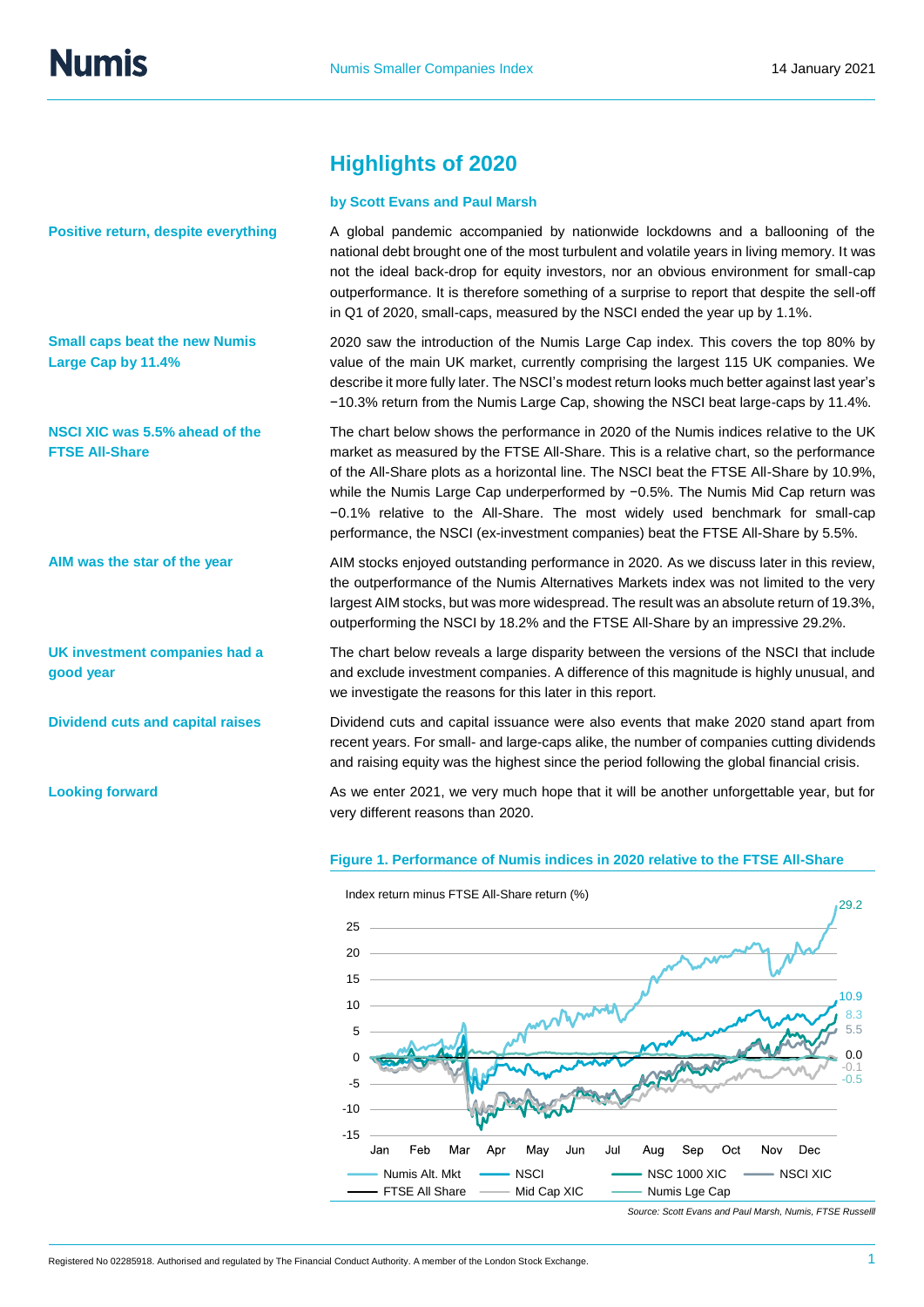**best**

**caps** 

**UK large-caps the underperformers**

**UK in an international context**

**Asian small-caps performed the** 

**Positive premium from UK small-**

**Small- and large-cap performance in an international context**

To place the performance of the UK in an international context, we examine the world's largest equity markets – all those with more than a 1% weighting in the FTSE World index at start-2020. This gave 15 countries which made up 92% of total world capitalisation. We measure returns using the MSCI small- and large-cap indices, except for the UK where we use the NSCI XIC for small-caps and the Numis Large Cap XIC for large-caps.

Looking first at the performance of small-caps, the left-hand chart below plots the 2020 returns (blue bars) and size premiums (line plot) for the 15 countries and the world index. In absolute terms, UK small-caps performed badly compared to other international markets with only French small-caps doing worse. In a complete reversal from last year, the Asian countries of Korea, China, India and Taiwan topped the rankings in 2020 having been the underperformers in 2019. Over 2020 all four recorded absolute returns of over 20%, with Korean small-caps returning an impressive 45%.

Measured relative to large caps, the performance of small-caps is more mixed. A number of the countries which ranked in the middle of the chart in terms of absolute performance experienced the highest small-cap premiums relative to large-caps. These included Hong Kong, Switzerland, Austria, Germany and Canada. Here the size premium ranged from 7.1% in Hong Kong to 14.9% in Germany. There was a small negative size premium in the USA of −2.5%, and given the dominance of the USA in the world index, this led to a negative size premium of −0.1% on the world index. UK small-caps, despite a negative absolute return of −4.3% in 2020, nonetheless outperformed the Numis Large Cap XIC, recording a positive size premium of 6.5%.

Given the negative return of the NSCI XIC, its positive size-premium highlights the poor performance of UK large caps in 2020. To put this in context, the right-hand chart ranks the absolute return of large-cap indices in the 15 markets and the world. Since large-caps dominate markets, this ranking will closely reflect total market performance. Clearly, there was a wide range of returns. The UK was the worst performer with only our nearest neighbours (France) also ending the year with a negative return. There was also a sharp divergence in performance between the traditionally closely correlated UK and US markets. Heavy weightings in technology for the USA and oil and banks for the UK helped contribute to this performance differential. Hopefully, with 2020 behind us, 2021 will see a better year for absolute and relative performance from UK companies.



#### **Figure 2. Global small-cap performance in 2020 Figure 3. Global large-cap performance in 2020**



*Source: MSCI, Scott Evans and Paul Marsh, Numis Source: MSCI, Scott Evans and Paul Marsh, Numis*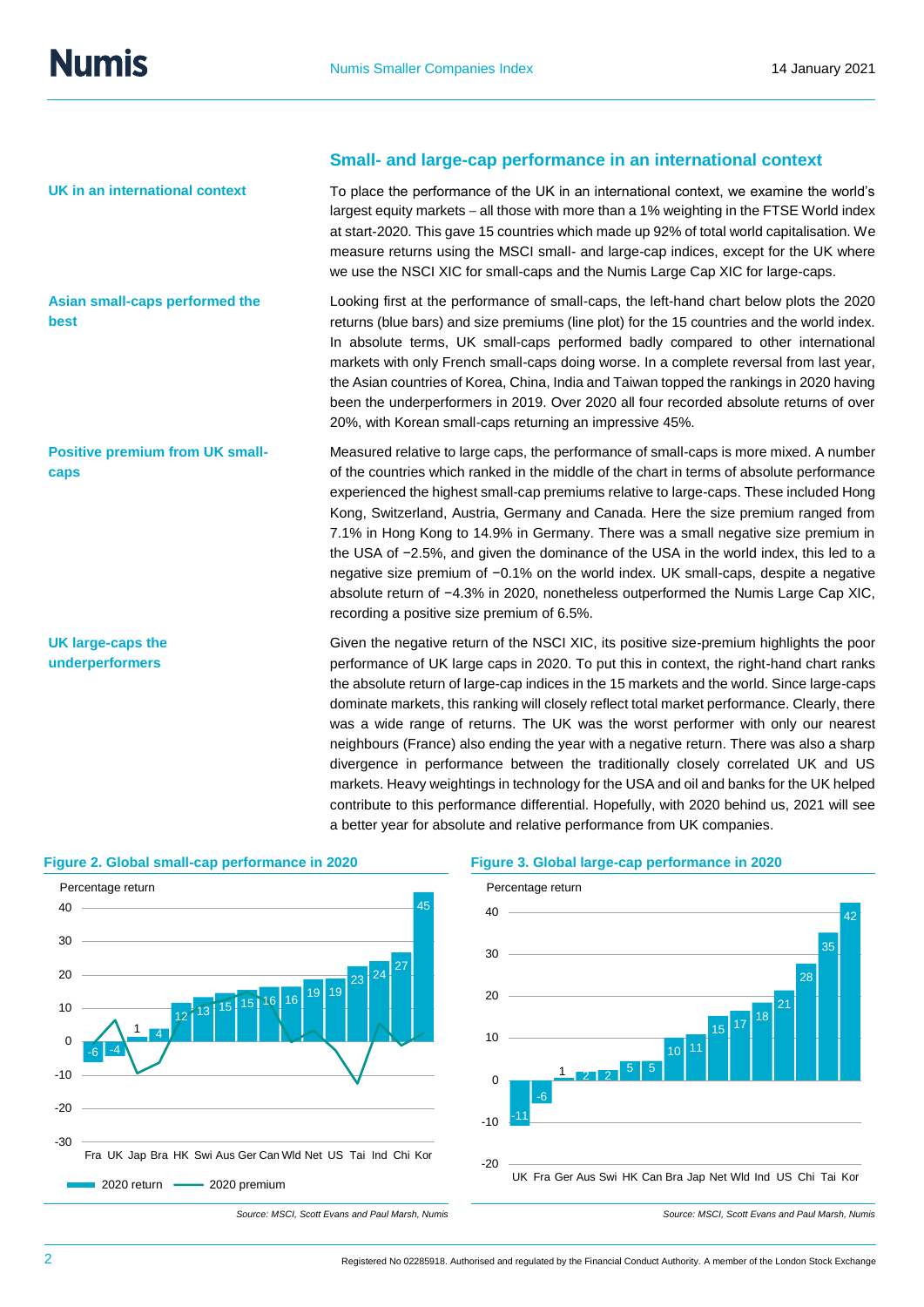**Deep dividend cuts, but are they temporary?**

| <b>Dividends matter</b>               | Any analysis of long-run investment returns will stress the importance of dividends in<br>evaluating long-term performance. We show the importance of reinvested dividends very<br>clearly in Figure 51 on page 60 later in this report. One immediate impact of the pandemic<br>for UK companies in 2020 was the cutting, or at least suspending or postponing of dividend<br>payments. The result was that dividends for the NSCI experienced the largest one-year fall<br>(in real terms) since the index began in 1955 (see Figure 53 on page 63).                                                                                                                                                                                                                                                                                                                                                                                                                                                                                                                                                   |
|---------------------------------------|----------------------------------------------------------------------------------------------------------------------------------------------------------------------------------------------------------------------------------------------------------------------------------------------------------------------------------------------------------------------------------------------------------------------------------------------------------------------------------------------------------------------------------------------------------------------------------------------------------------------------------------------------------------------------------------------------------------------------------------------------------------------------------------------------------------------------------------------------------------------------------------------------------------------------------------------------------------------------------------------------------------------------------------------------------------------------------------------------------|
| <b>Analysis of cuts</b>               | To analyse dividend changes, we compared the dividends paid in calendar year 2019 with<br>those paid in 2020 for all non-investment companies in the NSCI and Numis Large Cap<br>indices. We analysed several bands of dividend changes, ranging from a cut of 100%,<br>through smaller cuts, no-change, and dividend increases, focusing on both the percentage<br>of companies and percentage of index value in each band.                                                                                                                                                                                                                                                                                                                                                                                                                                                                                                                                                                                                                                                                             |
| <b>More cuts for small-caps</b>       | The left-hand chart below shows that while a similar proportion of companies in each index<br>cut their dividends by 100%, these companies accounted for 35% by value of the NSCI XIC<br>versus just 22% of the Numis Large Cap XIC. Aggregating across all dividend cuts, 50% of<br>NSCI companies cut their dividends compared with 56% of large-caps. In value terms, these<br>represented 61% of the NSCI and 56% of the Numis Large Cap. Yet overall, the impact of<br>dividend cuts was far more severe among small- than large-caps. Where their experience<br>differs markedly is within the unchanged and increased categories. Here large-caps saw<br>36% of index companies (by value or number) increase their payments, albeit in most cases<br>by modest amounts. This compares to 20% by value and 13% by number for small-caps. In<br>the no-change category small-caps are the largest category. However, the majority of no-<br>changes for smaller companies arose from companies that have habitually been non-<br>dividend payers, and where no dividend was paid in either period. |
| <b>Record fall in dividend income</b> | The important measure is thus not so much the number of companies cutting their dividend,<br>but the total fall in dividend income. The right-hand chart compares the total fall in income                                                                                                                                                                                                                                                                                                                                                                                                                                                                                                                                                                                                                                                                                                                                                                                                                                                                                                               |

but the total fall in dividend income. The right-hand chart compares the total fall in income for members of both the Numis and FTSE index families. The clear message is that 2020 dividend cuts were huge, and the largest on record – greater than during the global financial crisis. Particularly badly impacted were mid-caps, closely followed by small-caps. An interesting point is that small-caps outperformed large-caps in 2020, despite experiencing a greater fall in dividends. Hopefully, the market was looking ahead, and we await what 2021 brings in terms of dividend reinstatements for both small and large-caps alike.



#### **Figure 4. Companies dividend changes in 2020 Figure 5. Fall in dividend income in 2020**

Fall in dividend income in 2020 (%)

-53 -49 -37 -37 -57 -52 -41 -35 -33 -60 -50 -40 -30 -20 -10 0 FTSE 250 XIC FTSE Small Cap XIC FTSE 100 FTSE All-Share Numis Mid XIC NSCI XIC Numis Large Numis Alternative Markets **NSCI**  $\blacksquare$  Numis indices  $\blacksquare$  FTSE indices

*Source: Scott Evans and Paul Marsh, Numis. Source: FTSE Russell, Scott Evans and Paul Marsh, Numis.*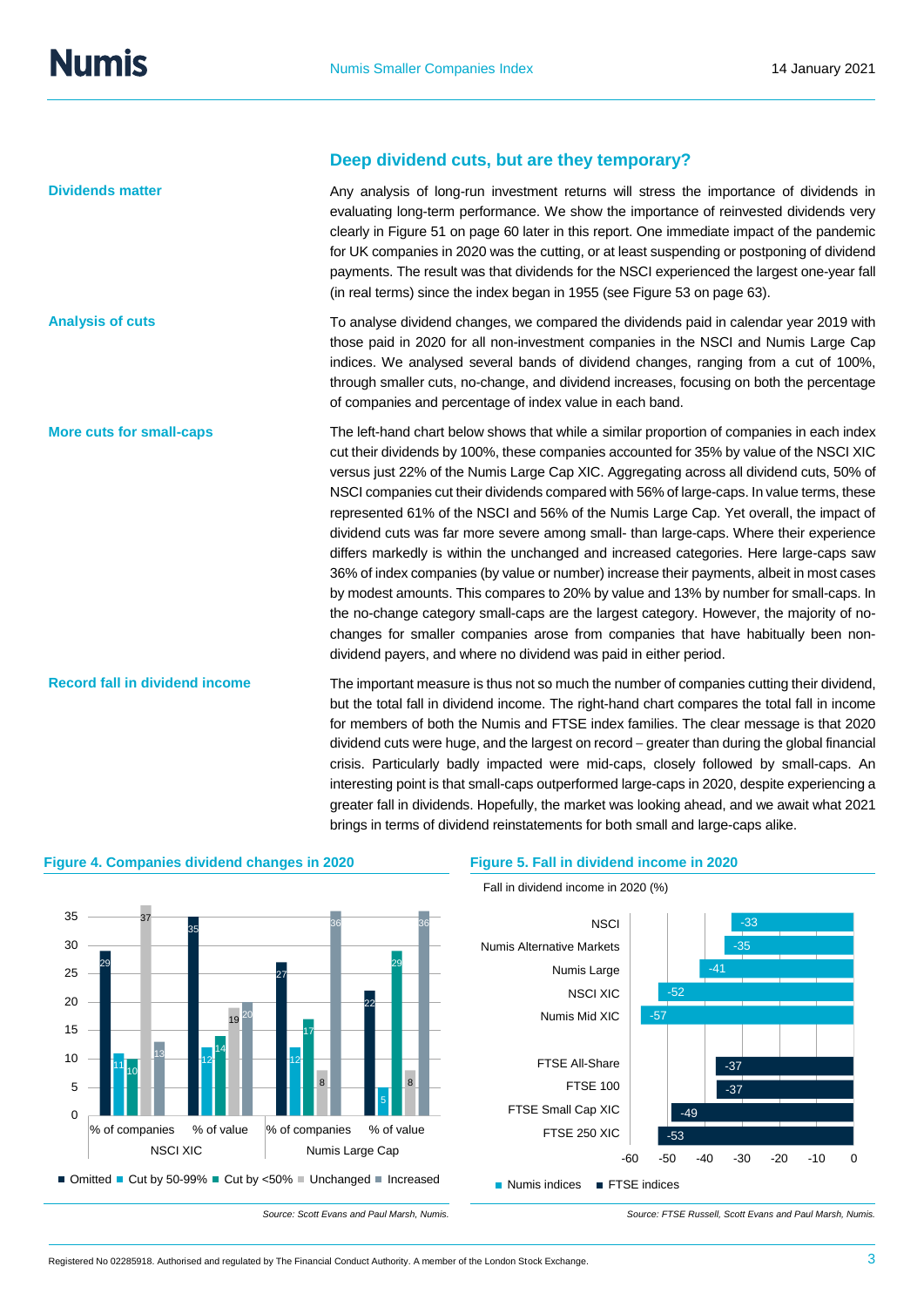**Large cuts to dividends were commonplace** 

**Examining the impact of dividend announcements**

**Share price reaction broadly as expected**

**Companies not being overly punished for cuts**

#### **Reaction to dividends cuts in abnormal times**

We have seen that many companies cut their dividend last year and a large number chose to delay or cancel the payment completely. In normal times such news would have a significant impact on equity prices and we would expect to see a negative reaction to the announcement. Alternatively, as the events of the global pandemic have unfolded and companies have issued statements indicating they were reviewing or changing their dividend policy, investors may have taken a more sanguine view and seen cash preservation as a more prudent approach, and, under the circumstances, a "good thing".

To examine the impact of dividend announcements in 2020, we use data from the London Share Price Database. We examined the price impact of all announcements made during 2020 for all fully-listed and AIM stocks, but excluding investment companies and habitual non-dividend payers. We split the announcements into five groups, based on content. These ranged from a 5% plus increase in the dividend, down to a cut of 50% or more. We then calculated the average cumulative abnormal return over the ten days either side of the announcement, where the announcement is defined as time zero. For clarity, the cumulative abnormal return immediately prior to the announcement is scaled to be zero. These are "abnormal" returns, as they are adjusted for movements in the UK market.

The chart on the left below shows the announcement day abnormal return for the five categories. It shows that the companies issuing the most positive news (i.e., dividend increases of over 5%) recorded the highest abnormal return. Those announcing the most negative news (i.e., cuts of more than 50%) experienced the lowest abnormal return. The chart on the right then plots the pattern of abnormal returns ten days either side of the announcement. It tells the same story.

The relative ranking as shown in both charts is what we would expect, as those companies with the most positive dividend announcements experienced the highest returns, and those with the most negative announcements experienced the most negative returns. There are two more surprising outcomes, however, probably related to the current environment. First, no change in dividend is seen as a positive event and the reaction is very similar to a small increase (i.e., the sigh-of-relief factor). Second, cuts, and even major cuts of greater than 50% have only a mildly negative impact. This analysis suggests that, for the time being at least, companies are not being overly punished for cutting their dividends, and that investors recognise that this is often the prudent thing to do.



#### **Figure 6. Impact of dividend announcements Figure 7. Abnormal returns and dividend changes**



*Source: Scott Evans and Paul Marsh, Numis. Source: Scott Evans and Paul Marsh, Numis.*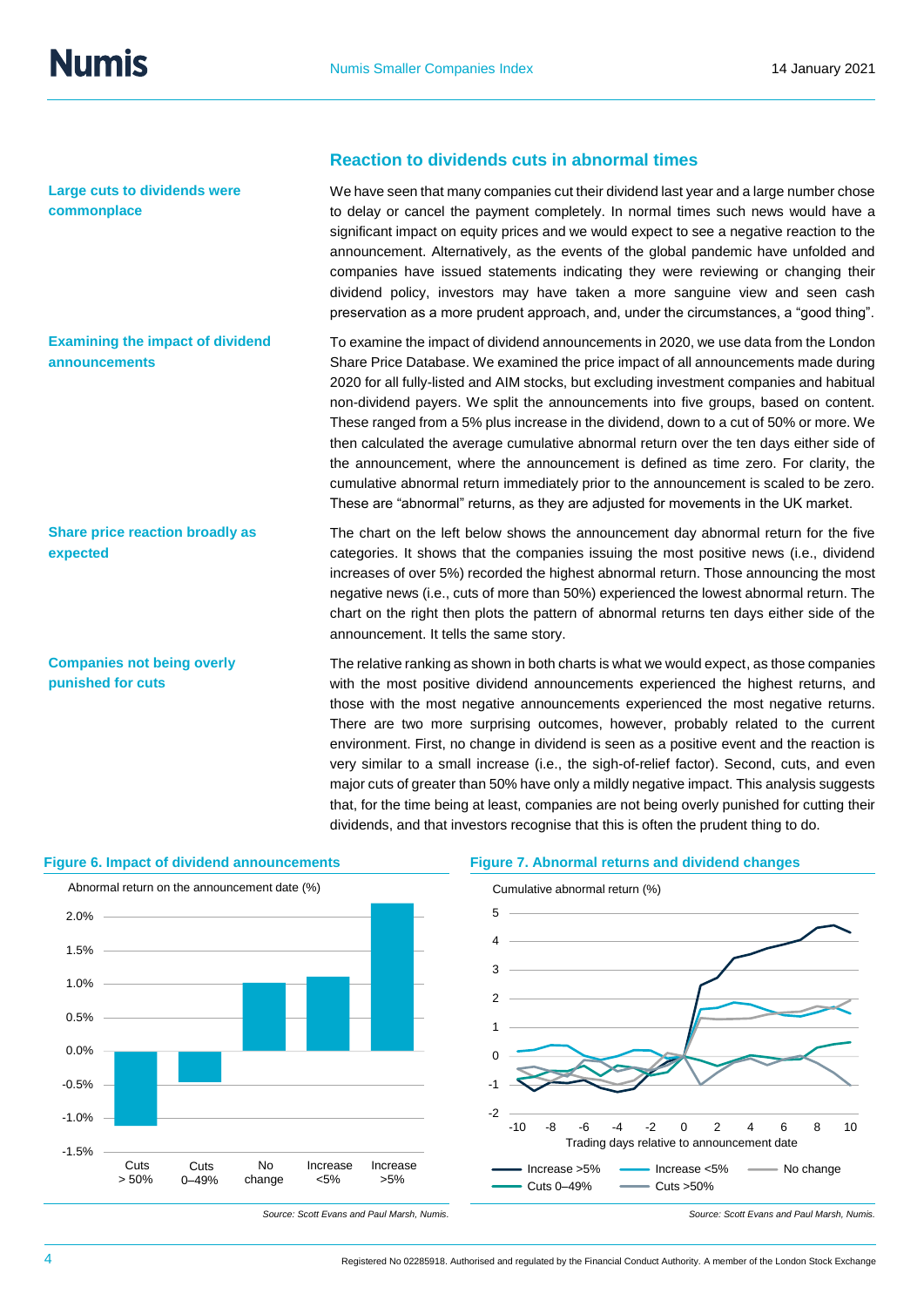**Reaction to a crisis**

**Fund raising in 2020**

**Increase in funds raised**

**funds raised than in the GFC**

#### **Raising capital in a crisis**

A natural response from corporates in times of crisis is to preserve cash and raise funds. We have seen that companies were quick to cut or postpone dividend payments last year, and if the flurry of RNS announcements during the initial lockdown were anything to go by, they were also busy raising cash.

To examine the extent to which the corporate sector and the companies of the NSCI moved to raised funds in 2020 we have used the further issues data provided by the London Stock Exchange. We have analysed the change in issuance over the year, and compared the amounts raised since the global financial crisis (GFC). We have excluded investment companies and companies listed on AIM. The data is summarised in the lefthand chart below, which details the number of companies that raised funds, the average size of funds raised and the total amounts raised in 2020 and 2019.

Turning first to the number of companies involved, the first set of bars shows that within the NSCI XIC, 69 companies were active raising funds in 2020. This compared to just 38 the previous year. They raised £3.7 billion in total, which was 95% more than the previous year. The increase in the average funds raised was a lot smaller than the total increase given the 75% rise in the number of companies involved. As such, for small-caps, 2020 was a year when a lot more companies raised a similar amount of money to the average sum raised the previous year. For the entire market, the major difference is the significant increase in the total and average amounts of money raised in 2020 compared with the previous year. A total of £24.7 billion was raised by 121 companies which was a threefold increase in total funds raised and a 95% increase in the average value.

To put this in perspective, the chart on the right-hand side compares total funds raised for the NSCI XIC and the total market (XIC) from 2007 to 2020. The chart clearly shows that capital raisings in 2020 have been nowhere near the amounts raised in the aftermath of the global financial crisis (GFC). Small-caps raised £10.9 billion from a total of £74 billion (£51 billion having already been raised in 2008). The GFC, however, was a very different crisis to the COVID pandemic. In 2008 a major liquidity problem in the financial sector permeated through to the real economy and resulted in a global recession. Our current crisis is primarily one of health and the impact on the real economy has been more selective. Certain industries have done well whereas other have been hit hard. As such we should not necessarily expect to see a return to 2008/2009 in terms of capital raisings. **A very different crisis with less** 



#### **Figure 8. Further equity issues 2019 versus 2020 Figure 9. Further equity issues 2007 to 2020**

*Source: London Stock Exchange; analysis by Scott Evans and Paul Marsh, Numis Source: London Stock Exchange; analysis by Scott Evans and Paul Marsh, Numis*

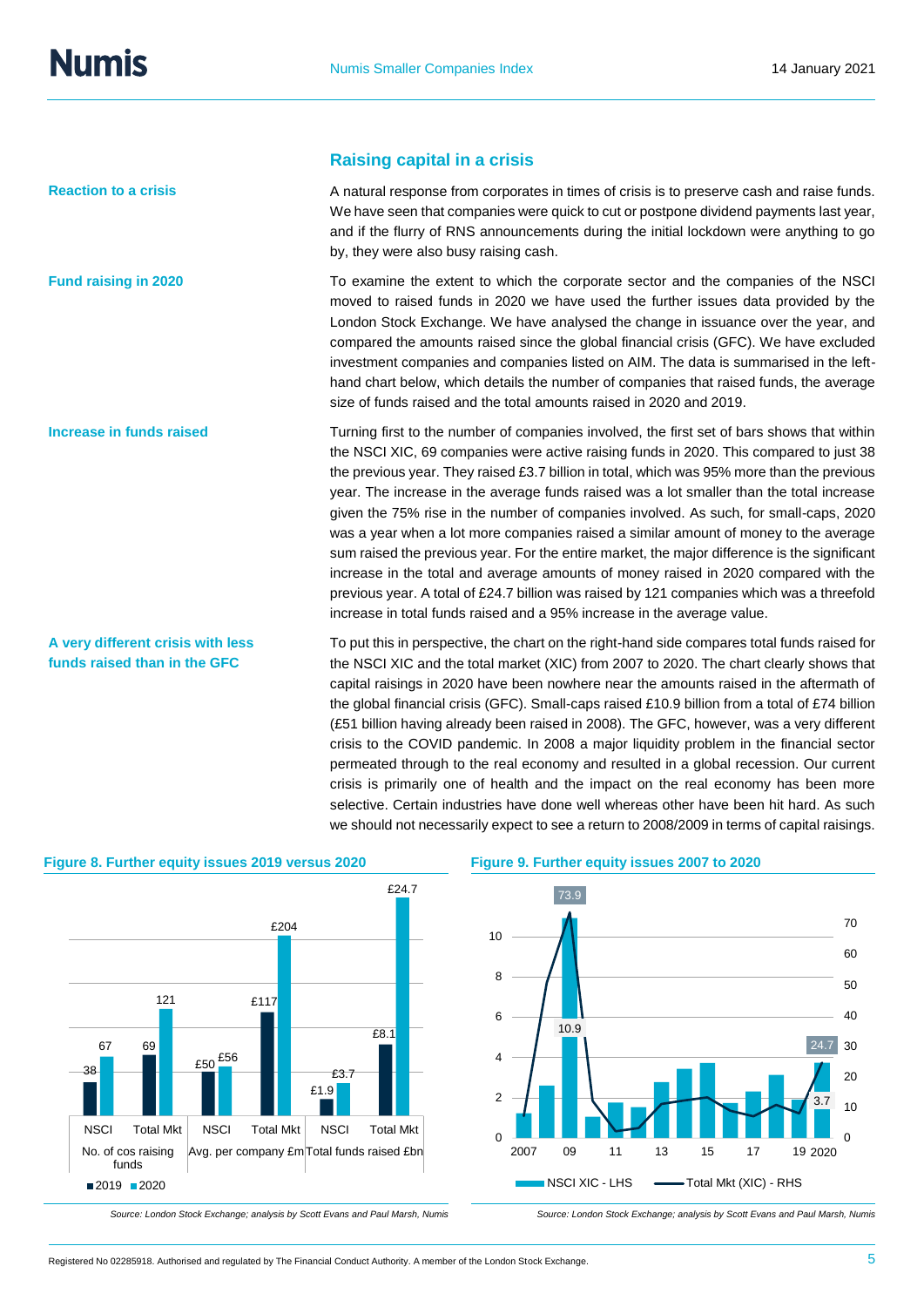**Seeking to boost returns by exploiting factors**

**Appreciable long-run factor premiums within the NSCI**

**All five factors gave negative premiums in 2020**

**Value and income hit by the crisis; momentum by the recovery**

#### **Factor failure within the NSCI**

Factor investing, often known as "smart beta", continues to grow in popularity. The latest FTSE Russell survey of major global investors reports that 78% of respondents have implemented or are evaluating factor-based strategies. These factors are the result of academic research, which has found them to be associated with common patterns of return and, more importantly, with premiums. For many years, we have analysed factor returns within the UK smaller companies universe. This information is made available to Numis index clients on a monthly basis. In particular, we focus on five factors within the NSCI XIC universe, namely, value, size (within small-caps), income, momentum and low volatility.

Figure 10 shows the evolution of these factor premiums over the 66-year life of the NSCI. Size gave the smallest premium with smaller-smalls beating larger-smalls by 0.7% per year. The next three factors have enjoyed similar premiums: higher yielders have beaten lower yielders by 3.2% per year; value stocks have beaten growth stocks by 3.4% per year and low volatility stocks have beaten higher volatility stocks by 3.8% per year. The final factor, momentum, gave by far the largest premium, with winners beating losers by an annualised 16.9%, but this is a risky trading strategy with high turnover and costs.

Figure 11 shows factor performance in 2020. We have regularly cautioned that factor premiums are often negative in the short-run, and can remain so for extended periods. But this is the first year on record that all five factor premiums have been negative.

Momentum investors tend to suffer from "whiplash" when markets swiftly reverse. The eccentric pattern in Figure 11 highlights the problem momentum suffered from the sharp recoveries in early summer and November. Low volatility stocks initially fared well in the severe March downturn, but subsequently trended down to become the worst performer of the year. Smaller-smalls were also badly hit by the crisis, and were trailing by 12% at one stage. However, they recovered strongly in the final quarter, ending the year with a negative premium of just 3%. Income and value were also hit hard by the crisis, showing similar patterns through the year, but with income ending ahead. Late in the year, there was a glimmer of hope for hard-hit value investors, with value outperforming growth by 15% in the final quarter, but small-cap value investors still ended the year some 13% behind small-cap growth investors.



#### **Figure 10. Long-run factor premiums Figure 11. NSCI XIC factor performance in 2020**



6 Registered No 02285918. Authorised and regulated by the Financial Conduct Authority. A member of the London Stock Exchange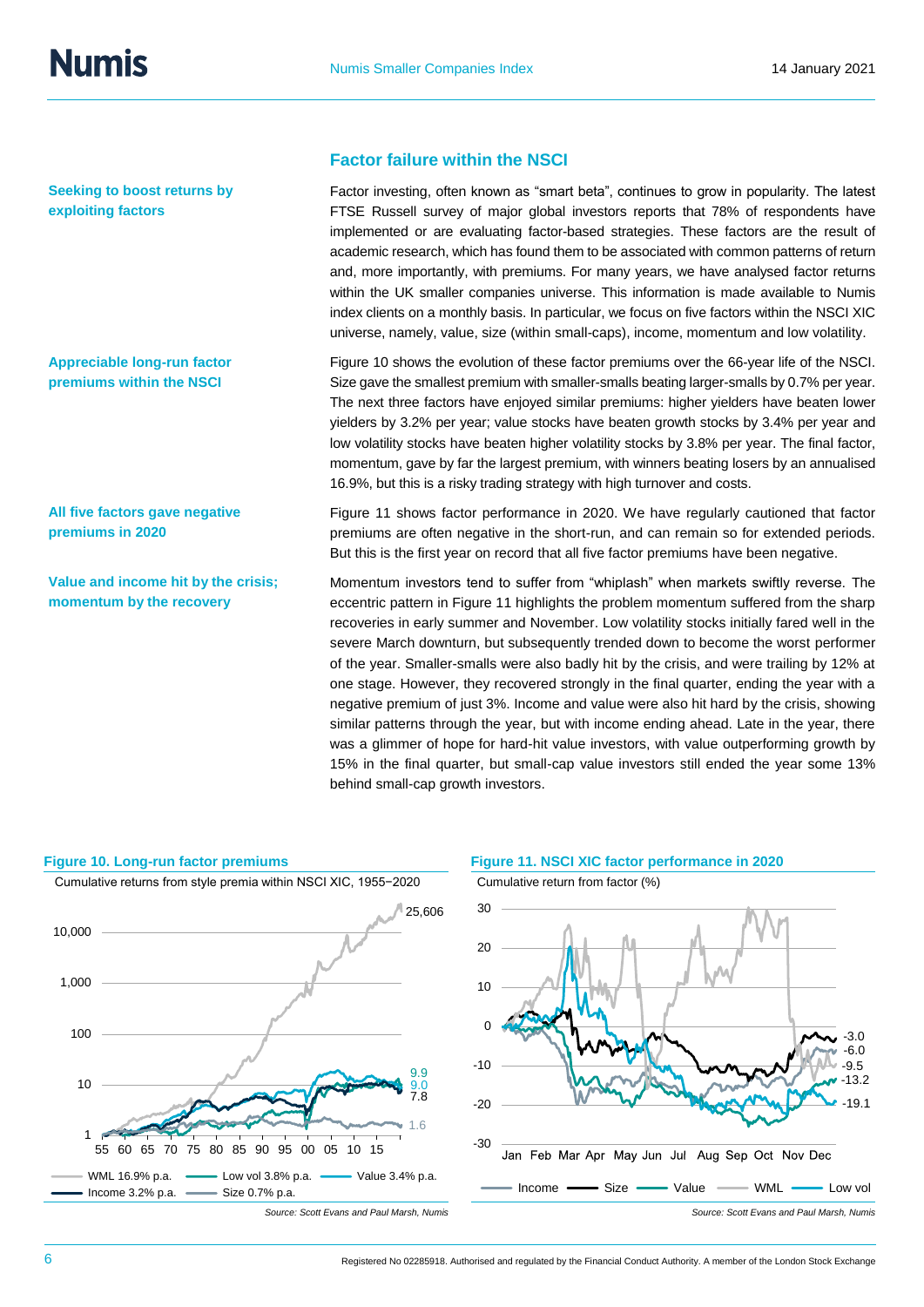**Numis** 

**Value investors seek cheap stocks relative to their fundamentals.**

**The value premium has now long been negative**

#### **Timing the turn using value stretch**

**Value remains in the doldrums**

#### **Value investing: a glimmer of hope?**

Value investing has a long history, going back to Ben Graham, Buffet's mentor. Value investors seek stocks that are cheap relative to fundamentals. Academic researchers operationalise this by looking at the long run performance of stocks that sell for low multiples of earnings, book value or dividends. Fama and French (1993) the pioneers in this area, documented a strong historical US value premium, and then found this held in most other countries. While value investors employ far more sophisticated analysis than just buying low price-to-book stocks, it is remarkable how well such a simple metric mirrors their fortunes.

Historically, value stocks beat growth stocks over the long run and across countries. It also worked well within smaller companies. Unfortunately for value investors, the premium went into reverse almost everywhere just before the global financial crisis. Within the NSCI XIC, the value premium has fallen 54% from its high in December 2006. Investors in the USA – where the value effect was first identified, have suffered a 36-year drawdown – ironically dating back to before Fama and French's research. 2020 was a poor year for value investors almost everywhere, including, as we have seen, within UK small-caps.

Figure 14 shows the rolling 5-year value premium within the NCSI XIC. The recent poor performance of value is very evident. Can we find clues as to when the situation might reverse? As we saw above, Q4 of last year might offer a glimmer of hope. One measure that has been suggested is value stretch which is defined as the difference between the price-to-book of the NSCI growth portfolio and the value portfolio. This is a measure of how much investors are prepared to pay per unit of book value for growth stocks rather than value stocks. When value stretch is high, this could indicate that the value factor is cheap, and this might help us "time" our investment in value stocks.

The line plot in Figure 14 shows that value stretch was extremely high until three months ago, and while now lower, it remains high. To test whether value stretch can be used to time investments, we regressed the future value premium on the prior level of stretch. We found no useable relationship. While the value factor will surely reassert itself at some stage, our research indicates that value stretch does not tell us when.



#### **Figure 12. Value premium and value stretch within the NSCI XIC, 1960–2020**

*Source: Scott Evans and Paul Marsh, Numis.*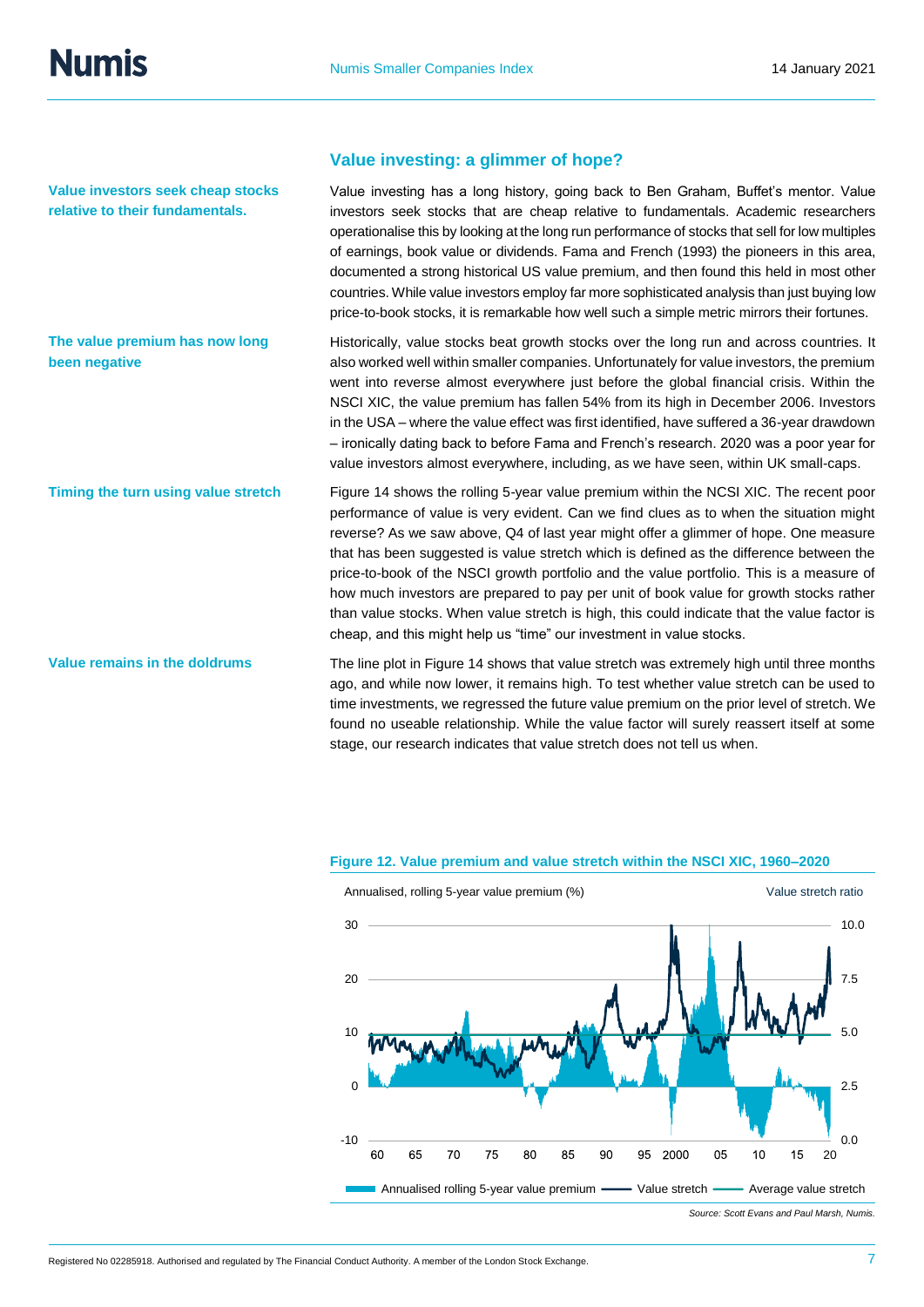**Stand-out year for AIM**

**High exposure to its largest companies**

**AIM minnows punched well above their weight**

**Aim stocks beat the NSCI in most industries**

**AIM benefitted from strong style tailwinds**

#### **A remarkable year for AIM**

One of the stand-out features of 2020 was the performance of AIM stocks. Over the year, the Numis Alternatives Index returned 19.3%, outperforming the FTSE All-Share by 29.2% and the NSCI by 18.2%. The index is unusual as it is often viewed as a small-cap index, but the lack of any size criteria means the largest companies are measured in the billions of pounds whereas the smallest are measured in the hundreds of thousands.

The index differs from other small-cap indices in that it has much higher exposure to its largest constituents. The top ten stocks account for 23% of index value. This compares to 6% for the NSCI. Given this exposure, AIM's strong performance must reflect good performance from these larger stocks. But did they punch above or below their weight?

To analyse this, we split the index into quintiles of equal numbers of companies. The lefthand chart shows that stocks in the largest quintile had market caps of £133 million or more, while all other quintiles contained minnows. The smallest 20% of stocks had market caps below £5.5 million. The first panel shows that the largest quintile contained 80% of index value, while the smallest, just 0.5%. The second panel shows that the largest quintile was responsible for 70% of the weighted return on the index, while the smallest quintile contributed 2.1%. The largest AIM stocks thus contributed less than their index weight, while the smallest quintile punched well above its weight. The final panel shows why. While the average stock return within every quintile was excellent, the smallest two quintiles enjoyed huge returns. Within AIM, it was a case of the smaller the better.

The right-hand chart compares industry performance within the Numis Alternative Markets index (XIC) and the NSCI XIC. The bars show the relative performance over 2020. The weight within AIM and the load-ratio (i.e. the industry weight in AIM relative to the equivalent in the NSCI XIC) are listed to the left. The two industries in which AIM has the highest load factors and some of the highest weightings, healthcare and technology, proved two of the weakest. In all other industries except financials, AIM outperformed, often by a very large margin. AIM's success was broadly based in 2020.

Finally, AIM enjoyed a strong tailwind from factors. We have seen that in 2020, growth outperformed value, low yield outperformed high, and high volatility stocks beat low vol stocks. AIM is heavy in growth stocks, lower yielders, and stocks with higher volatility.



#### **Figure 13. AIM size quintiles in 2020 Figure 14. Relative weights and performance of AIM vs NSCI**

Numis Alternative Markets return minus NSCI return (%)



*Source: Scott Evans and Paul Marsh, Numis Source: Scott Evans and Paul Marsh, Numis*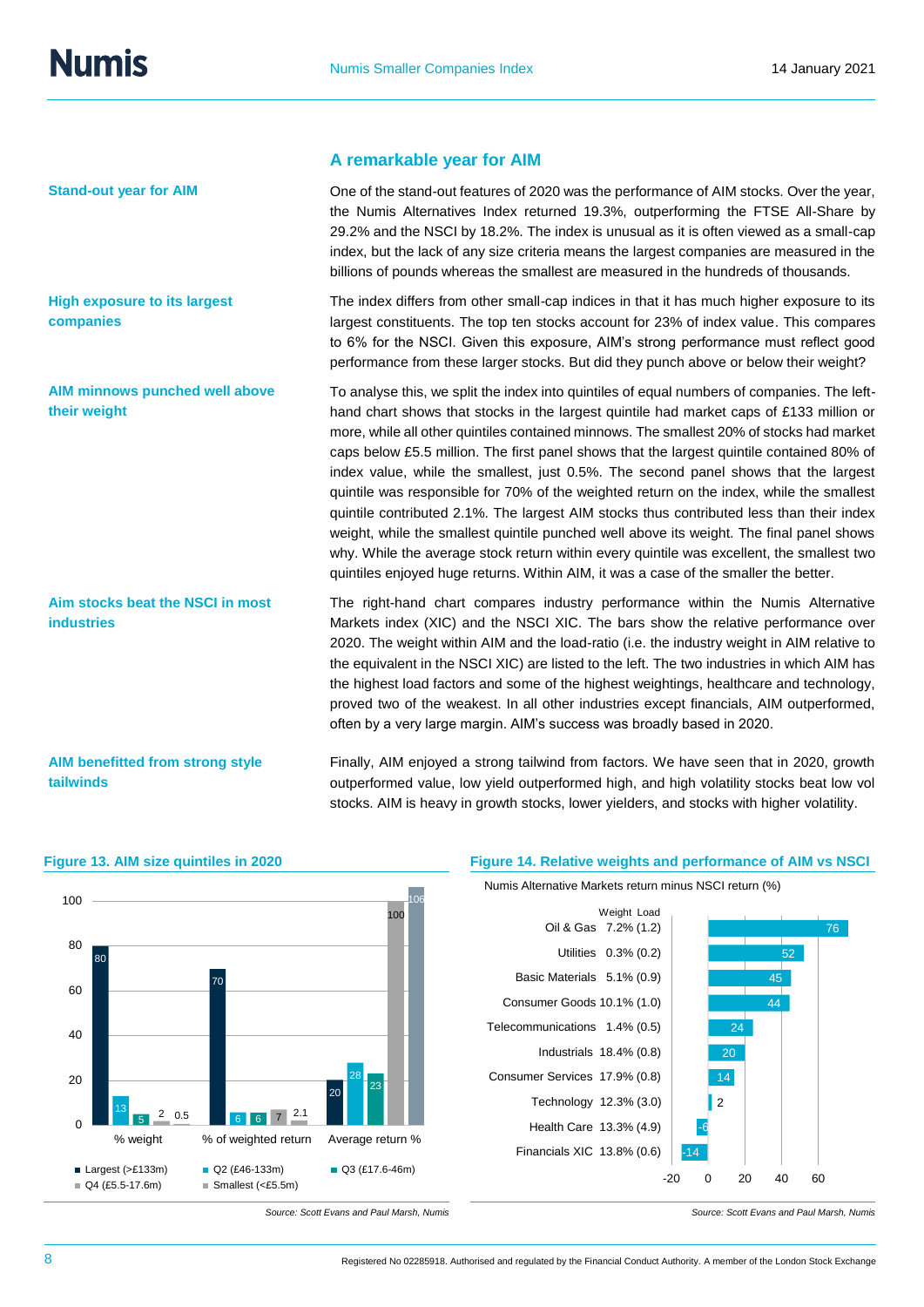**ICs growing in importance, especially in small-caps**

**Strong performance in 2020 led to big differences in XIC indices**

**UK ICs are not a proxy for the UK market**

**Many invest overseas or in other asset classes**

**UK ICs have low exposure to the UK**

#### **Investment companies – a closer look**

Listed investment companies (ICs) are becoming a larger part of the UK market, and a dominant part of the small-cap universe. Their weighting in the NSCI, NSC 1000, Numis Mid, and even Numis Large Cap has grown steadily. Professional investors prefer XIC benchmarks that exclude ICs for three reasons. First XIC benchmarks give a purer measure of performance as ICs tend not to invest in the benchmark they form part of most NSCI ICs do not invest in UK small-caps. Second, if they do, this constitutes double counting. Third, fund managers avoid ICs to prevent imposing double fees on clients.

Historically, there have been relatively small year-to-year differences in return between the versions of the Numis indices that included ICs (IIC) and the XIC indices. However, like many things last year, the performance of the IC sector was unusual. ICs performed strongly, leading to appreciable differences between IIC and XIC indices. For example, the NSCI (IIC) gave a 1.1% return, while the NSCI XIC returned −4.3%. Even within the Numis Large Cap which had a tiny start-year weighting in ICs of just 0.6%, the XIC version outperformed the IIC index by 0.5 percentage points.

Those who are not steeped in the investment company world often view ICs as a proxy for the UK market. Their assumption is that a majority of them invest in UK equities. However, last year, the sector performed strongly despite the weakness of UK equities. Within the NSCI, the IC sector had the largest weighted positive return of all of the broad industry groups. It was also the second largest within the FTSE All-Share. This sector is clearly not a proxy for the UK equity market and has become a proxy for something else.

To investigate this, we categorised all main market listed ICs into their region and asset class exposures. Just over 400 ICs were grouped by whether their main investments were in equity (public), private equity, fixed income, infrastructure (including renewables), property, VCT or multi-asset. We also categorised equity exposure by region into UK, Europe (ex UK), emerging markets, Asia-Pacific, global, and dedicated UK small-cap.

The chart on the left shows the proportion by value of ICs falling in each category. The exposure to pure UK equity is relatively small compared to global equity, Asia-Pacific, Europe and emerging markets. The chart on the right ranks how ICs performed depending on their category. What seems clear is that the large exposure to markets outside the UK has been a significant component in the strong outperformance of the IC sector in 2020.

> Global equity Asia-Pacific equity Multi-asset/hedge fund European equity

Private equity

Infrastructure

Real estate Fixed income

UK smaller companies

**VCT** 

All investment companies Emerging Market equity

#### **Figure 15. Investment companies by category in 2020 Figure 16. Investment company performance ranking**



## UK equity

*Source: AIC, Trustnet, Morningstar, London Stock Exchange, Scott Evans and Paul Marsh, Numis Source: Scott Evans and Paul Marsh, Numis*

7 4 1 -2 -5 -7 -7

-10 0 10 20 30

36

31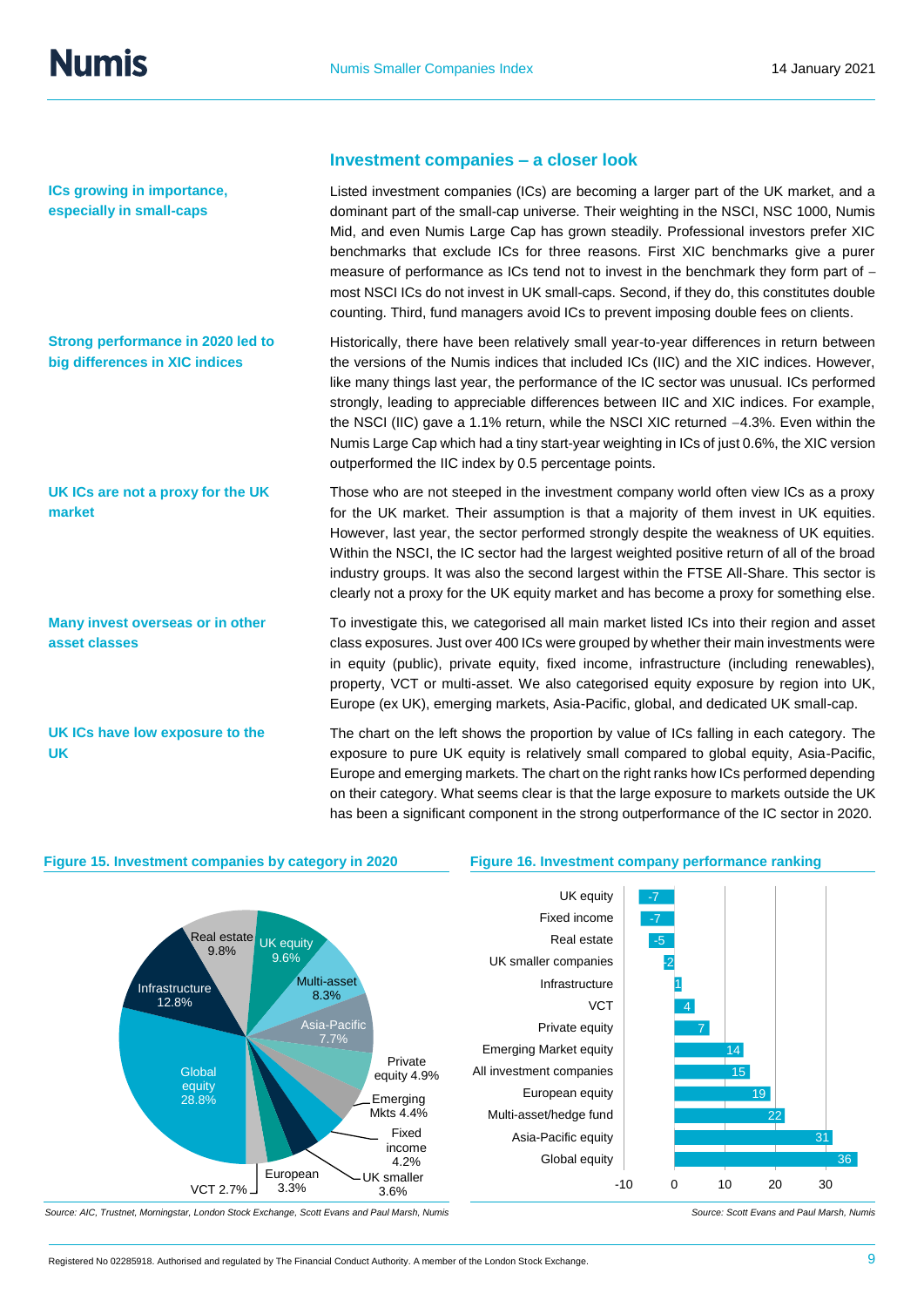#### **The Numis Large Cap index**

2020 saw the introduction of the Numis Large Cap index which targets the top 80% of the fully listed UK equity market by value. It completes the family of size-based indices, which includes the NSC 1000, NSCI, and Numis Mid Cap. AIM is covered by the Numis Alternative Markets index. The Numis family of indices thus now provides complete coverage of all UK companies listed on the London Stock Exchange. As with the other Numis indices, the index has an extensive back history (to 1955), has capital gains and total returns versions and is available including and excluding investment companies. The Numis Large Cap index enters 2021 with an aggregate value of £1,958 billion. It has 115 companies and 117 constituent shares. The largest company at the end-2020 rebalancing date was Unilever which had a market capitalisation of £117 billion. The left-hand chart below plots total cumulative returns (XIC) since 1955 for the Large Cap and other size-based Numis indices. While there have been periods when large-caps outperformed, over the long-term, the performance ranking matches the order of size, painting a picture of "the smaller the better". The figures to the right of each series show the terminal value from an initial investment of  $£1$  in the index, with dividends reinvested. but ignoring taxes and transactions costs. They show that investing in the NSC 1000 XIC rather than the Numis Large Cap would have generated more than 20 times the wealth. The chart on the right shows the advantages of using a fixed proportion of the market as opposed to a fix number of companies for size-based indices. The Numis Large Cap index is fixed at the top 80% of the market; the Numis Mid Cap covers the bottom 20% excluding the bottom 5%; and the NSCI is the bottom 10%. These are rebalanced each year to restore their target coverage. Indices based on fixed numbers of stocks will, over time, cover very different amounts of the market, particularly given the secular increase in UK market concentration. This can be seen by the blue shaded area which represents the top 100 companies. In the past this has represented as little as 56% of the market, as much as 86%, and now stands at 77.5%. Similarly, the section below the top 350 companies (the FTSE Small Cap, Fledgling plus some FTSE-ineligibles) once accounted for 23% of the market, dipped as low as 2.9%, and now stands at 4.3%, explaining why the FTSE Small Cap has become less useful over time as a small-cap benchmark. **100% coverage of the UK market Total value of £1,958 billion Long-run returns Advantage of fixed percentage**



#### **Figure 17. Long-run returns of size ranked indices, 1955-20 Figure 18. Large-cap size limits compared with other indices**

**Source:** Scott Evans and Paul Marsh, Numis Source: Scott Evans and Paul Marsh, Numis Source: Scott Evans and Paul Marsh, Numis 2019 0% 20% 40% 60% 80% 100% 55 60 65 70 75 80 85 90 95 00 05 10 15 20 Sub-350 Next 250 Top 100 - Numis Lge Cap Percentage of fully listed market by value (area above 20% line)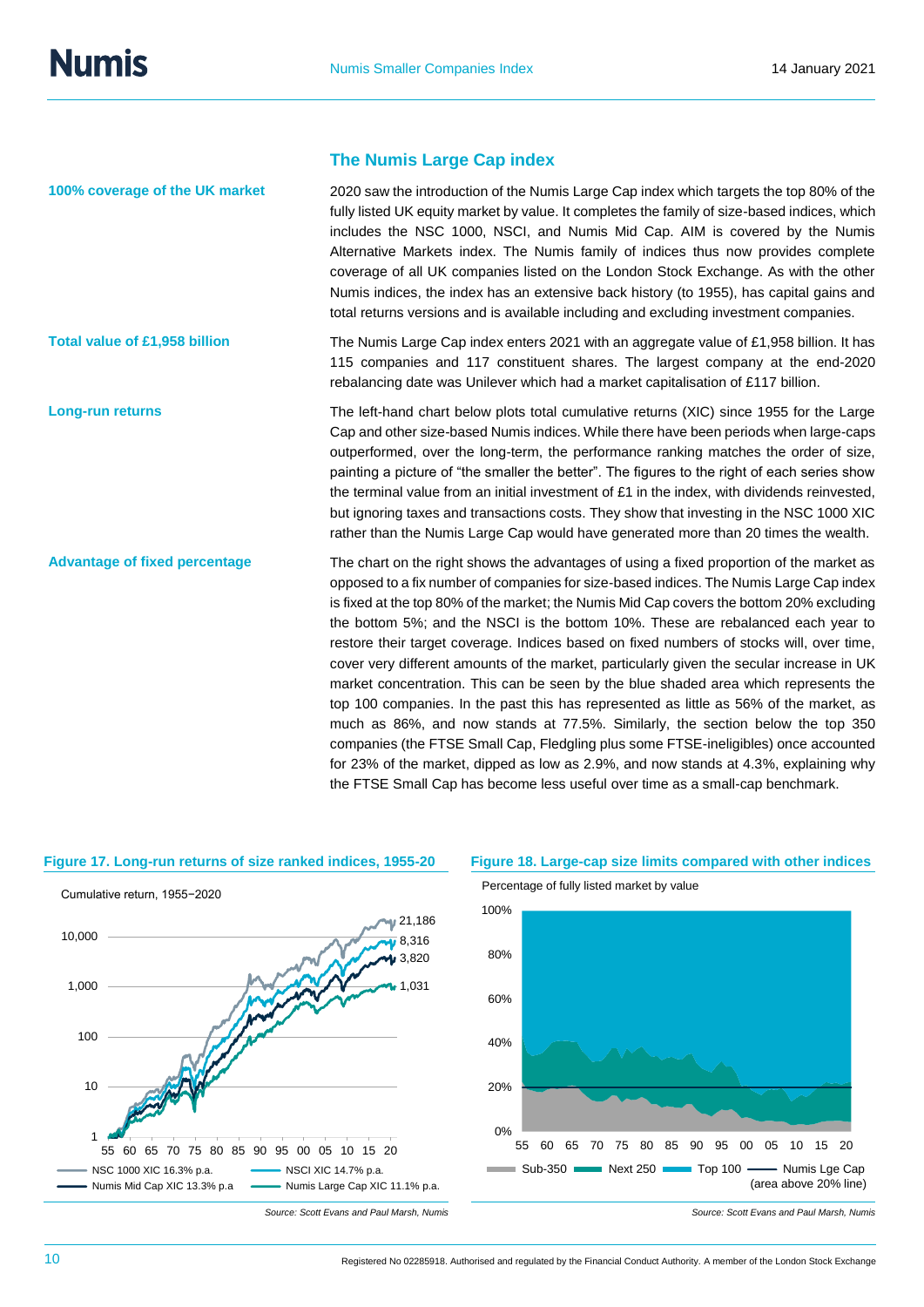## **1. Index overview**

#### **by Scott Evans and Paul Marsh**

It was truly a roller coaster ride for the UK market and hence for all of the Numis indices in 2020. After a slow start in January, the realisation of the seriousness of COVID-19 led to the sharpest market decline since the global financial crisis. At its March low point, both the FTSE All-Share and Numis Large Cap were down by a third, while the Numis Smaller Companies index ex-investment companies (NSCI XIC) had fallen by 44%. There was a strong rebound in the second and fourth quarters, especially for small-caps. By the yearend, the NSCI had regained all of its lost ground with a total return of 1.1%. While the return was lower on an ex-investment company (XIC) basis, the NSCI XIC nonetheless outperformed the FTSE All-Share by 5.5% over the year.

The stand out performance in 2020 was from the Numis Alternative Markets index. This index which currently comprises all AIM listed companies, returned 19.3%, outperforming all other Numis indices by a significant margin. AIM's strong performance also helped to lift the NSC plus AIM index, which on an XIC basis, recorded a total return of 4.9%.

It was a less good year for the Numis Mid Cap, which despite a strong rebound in the second and fourth quarters, ended the year down by −9.9% (XIC). The same was true for the Numis Large Cap index which, despite a more resilient Q1 performance, ended the year lower by −10.3%. In contrast, the "smaller smalls" in the NSC 1000 XIC, while hit the hardest in Q1, outperformed large caps for the subsequent three quarters, ending the year only marginally down with a total return of −1.1%.

After a volatile year, and following index rebalancing, the NSCI enters 2021 with a total value of £244 billion. The cut-off for inclusion has fallen to £1,500 million, and the number of companies is now 680 (334 XIC). The Numis Mid Cap starts 2021 with a value of £367 billion, and embraces all companies with capitalisations between £765 and £3,731 million (213 constituents). The Numis Large Cap has a value of £1.9 trillion, and includes all fully listed companies with capitalisations above £3.731 billion (115 constituents).

After re-balancing, the NSCI XIC starts 2021 with a dividend yield of 1.49% and a PE ratio (excluding loss makers) of 10.4. This contrasts with the Numis Large Cap, which has a yield of 2.84% and a PE of 17.2.

#### **Table 1. The Numis indices during 2020**

|                           | <b>Start-2020</b> | End-2020 | 2020 High            | 2020 Low             | All-time High        |
|---------------------------|-------------------|----------|----------------------|----------------------|----------------------|
| <b>Total return index</b> |                   |          |                      |                      |                      |
| <b>NSCI</b>               | 21812.83          | 22053.38 | 22236.89 (29 Dec 20) | 13152.96 (19 Mar 20) | 22236.89 (29 Dec 20) |
| NSCI XIC                  | 24153.03          | 23117.10 | 24368.31 (2 Jan 20)  | 13530.47 (19 Mar 20) | 24368.31 (2 Jan 20)  |
| <b>NSC 1000 XIC</b>       | 21085.48          | 20762.33 | 21240.23 (17 Jan 20) | 11755.24 (19 Mar 20) | 22319.39 (21 May 18) |
| Numis Mid Cap XIC         | 25571.59          | 23032.13 | 25836.31 (2 Jan 20)  | 14324.52 (19 Mar 20) | 25836.31 (2 Jan 20)  |
| Numis Large Cap           | 16383.37          | 14694.70 | 16675.03 (17 Jan 20) | 10909.59 (23 Mar 20) | 16675.03 (17 Jan 20) |
| Numis Alt. Markets        | 2203.54           | 2629.70  | 2629.70 (31 Dec 20)  | 1381.51 (18 Mar 20)  | 5403.42 (10 Mar 00)  |
| <b>FTSE All-Share</b>     | 7837.96           | 7068.59  | 7957.14 (17 Jan 20)  | 5146.67 (23 Mar 20)  | 7957.14 (17 Jan 20)  |
| Capital gains index       |                   |          |                      |                      |                      |
| NSCI                      | 7681.00           | 7580.62  | 7736.11 (2 Jan 20)   | 4605.62 (19 Mar 20)  | 7736.11 (2 Jan 20)   |
| <b>NSCI XIC</b>           | 8448.81           | 7945.05  | 8520.78 (2 Jan 20)   | 4716.03 (19 Mar 20)  | 8558.13 (22 May 18)  |
| <b>NSC 1000 XIC</b>       | 9539.75           | 9239.37  | 9602.44 (17 Jan 20)  | 5301.19 (19 Mar 20)  | 10620.30 (21 May 18) |
| Numis Mid Cap XIC         | 8533.25           | 7562.54  | 8620.28 (2 Jan 20)   | 4759.28 (19 Mar 20)  | 8611.31 (27 Dec 19)  |
| Numis Large Cap           | 4458.96           | 3868.85  | 4536.29 (17 Jan 20)  | 2943.32 (23 Mar 20)  | 4684.86 (22 May 18)  |
| Numis Alt. Markets        | 1186.32           | 1400.46  | 1400.46 (31 Dec 20)  | 741.91 (18 Mar 20)   | 3898.22 (10 Mar 00)  |
| FTSE All-Share            | 4196.47           | 3673.63  | 4257.93 (17 Jan 20)  | 2727.86 (23 Mar 20)  | 4324.41 (22 May 18)  |
|                           |                   |          |                      |                      |                      |

*Source: FTSE Russell, Scott Evans and Paul Marsh, Numis* 

**AIM companies were the star performers**

**Poorer year for mid- and largecaps, better for minnows**

**Index cut-offs are £1.5 bn (NSCI) and £3.7 bn (Large Cap)**

**Start-2021 valuation ratios**